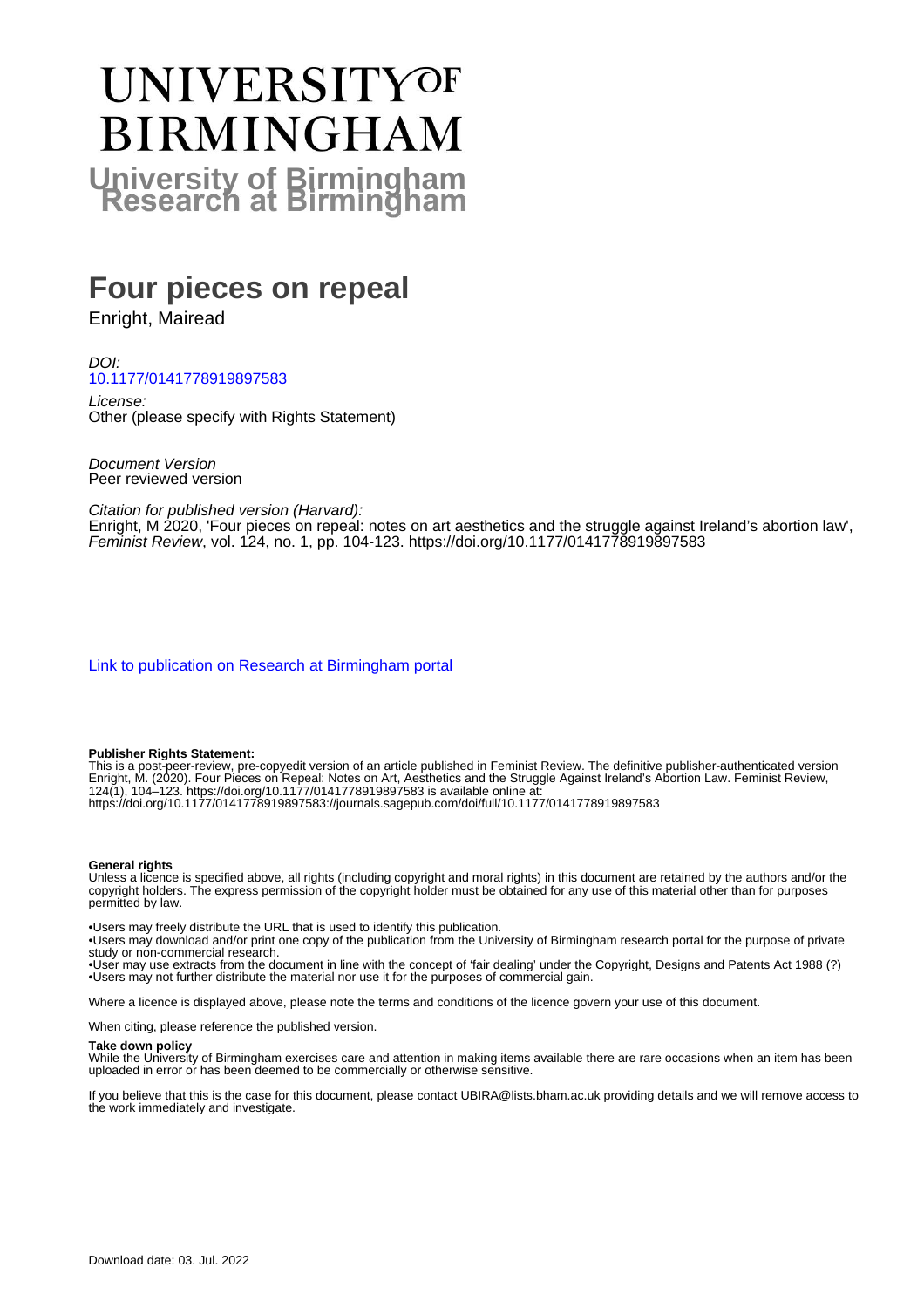## **Four Pieces on Repeal: Notes on Art, Aesthetics and the Struggle Against Ireland's Abortion Law**

*We used art as a gavel to enact the reform of laws, a scissors to cut a hated section out of our constitution, as an antidote to and transformation of the female sufferings of the past*.

Áine Phillips – *Future States No. 3[1](#page-1-0)*

Repeal articulated new relationships between law, reproduction and the political in Ireland. Art was often used to document the injustices worked by the 8th Amendment (Cahill, 2016; Clancy, 2014; Flynn, 2018; My Name is Saoirse, 2018; Kearney, 2014; Terminal Short Film, 2016; Wrongheaded, 2016; Waking, 2014). During the Repeal campaign, however, art also became a means of challenging prevailing legal common sense and imagining law otherwise. I am an Irish legal scholar with an interest in social movements and legal mobilisation. I was active in Repeal and in the referendum campaign to repeal the  $8<sup>th</sup>$  Amendment, primarily as a member of the public legal education project, Lawyers for Choice. Through that activity, I became interested in the transformations of popular legal discourse that characterised the Repeal campaign. Artists' workThough not the only or most prominent mode of shifting that discourse it seemed to me that artists' work was distinctive and demanded attention.

In this article, I use Rancière's work on aesthetics and politics to situate artistic contributions to Repeal within emerging Irish feminist legal discourses. This article begins, in the first section, by sketching the prevailing legal consensus constructed around abortion in Ireland in the years before the vote to remove the Eighth Amendment from the constitution. It frames that consensus in terms of the 'police distribution of the sensible' which determined who could speak to law and on what terms. The article goes on to analyse a number of artistic responses to that discourse in terms of dissensus. Rancière writes about two modes of dissensus that can manifest through art as aesthetic practice. First, the 'aesthetics of politics' refers to the capacity to disrupt the distribution of the sensible that shapes the community, making room for otherwise excluded subjects to be heard and seen within it (Rancière, 2009, p.25). I use this concept to analyse two exemplary works: the Artists' Campaign to Repeal the Eighth Procession at the 38TH EVA International biennial of contemporary art in

l

**Comment [A1]:** Throughout: inconsistent use of single and double quotation marks—needs to be put in style

**Comment [A2]:** Cite in bibliography rather than footnote?

<span id="page-1-0"></span><sup>1</sup> http://www.thisisliveart.co.uk/blog/future-states-by-aine-phillips-no.3/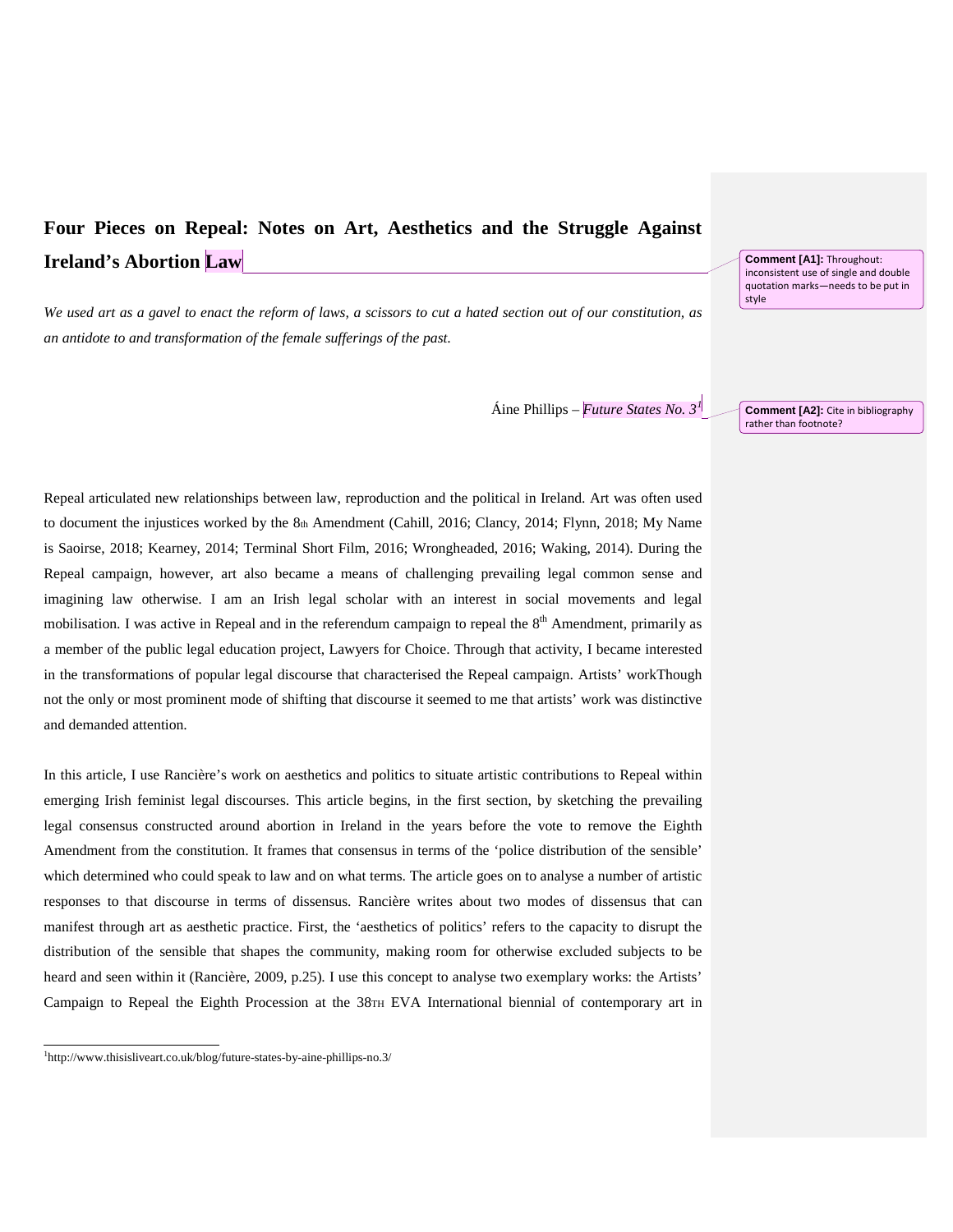Limerick in 2018 and Aches' mural of Savita Halappanavar erected in Dublin in 2018. I show how these works articulated new relationships between women and Irish law; women as the 'part of no part' emerged not as mere bodies to which law was applied, but as its potential authors. Second, Rancière's 'politics of aesthetics' denotes art's particular ability to suspend the ordinary coordinates of sensory experience in ways which go beyond the articulation of new subjectivities within the prevailing legal order, and give a glimpse of a new dissensual legal order, however precarious or fleeting (Rancière, 2009, p.25). I use the 'politics of aesthetics' to examine two artistic interventions: the 2016 guerrilla art campaign *Bodies Awakened*, and Jesse Jones' 2017 work *Tremble, Tremble*. I argue that these works suggest the possible future founding of new legal orders, different from the one then and now in force.<sup>[[2](#page-2-0)</sup>] The art of Repeal showed the outlines of a subaltern or 'minor' jurisprudence (Goodrich, 2002, p.2); a vibrant, dispersed and woman-centred productive power in place of the cautious moribund legalism which has characterised Irish state responses to abortion.

#### **The Police Order of the 8th Amendment**

In Ireland before Repeal, abortion was the subject of a specific, exceptional and carefully-guarded juridical Arguably, aspects of it survived Repeal (Enright, 2019; de Londras 2019). What follows is not a comprehensive discussion of developments in Irish abortion law before and after May 2018, but a sketch of that police order's two central pillars.

First, we can speak of origins. In state discourse, the Eighth Amendment represented a careful democratic settlement reflecting the best of the nation's constitutional values. The project of maintaining the amendment was defended as an alternative to destructive division. In litigation before the European Court of Human Rights, for example, the state argued that the Eighth Amendment reflected "profound moral values, deeply imbedded in the fabric of Irish society, and arrived at through a wholly democratic process involving, all in all, three referenda" (*A, B and C v. Ireland* [2010] ECHR 2032). Similarly, before the United Human Rights Committee in 2014 the Minister for Justice reported that the Amendment "reflects a nuanced and proportionate approach to the considered views of the Irish electorate on [a] profound moral question" (Fitzgerald, 2014). The police order is associated, though not exclusively, with the institutions of state, particularly the law-making branches. This account of the abortion law repressed its antagonistic origins in Catholic institutional power and nationalist activism (Fletcher, 1998), and occluded the state's failure, until 2018, to offer a referendum to liberalise the law (McAvoy, 2013). It also maintained a legal centralist view of law as constituted by formal legal processes,

**Comment [A3]:** Change to four pieces not five

**Comment [A4]:** Missing full stop.

**Comment [A5]:** Consistency re: 8<sup>th</sup> / eighth required as varies over the text

<span id="page-2-0"></span><sup>&</sup>lt;sup>2</sup> The four pieces considered here are, of course, very different from one another; ranging from street art to site-specific performance, to film installation. What they have in common, for the purposes of this argument, is that they were deliberate interventions in the Repeal campaign, and that they were jurisgenerative; insisting on new understandings of women's lives under the law, and in turn, of how that law might be remade.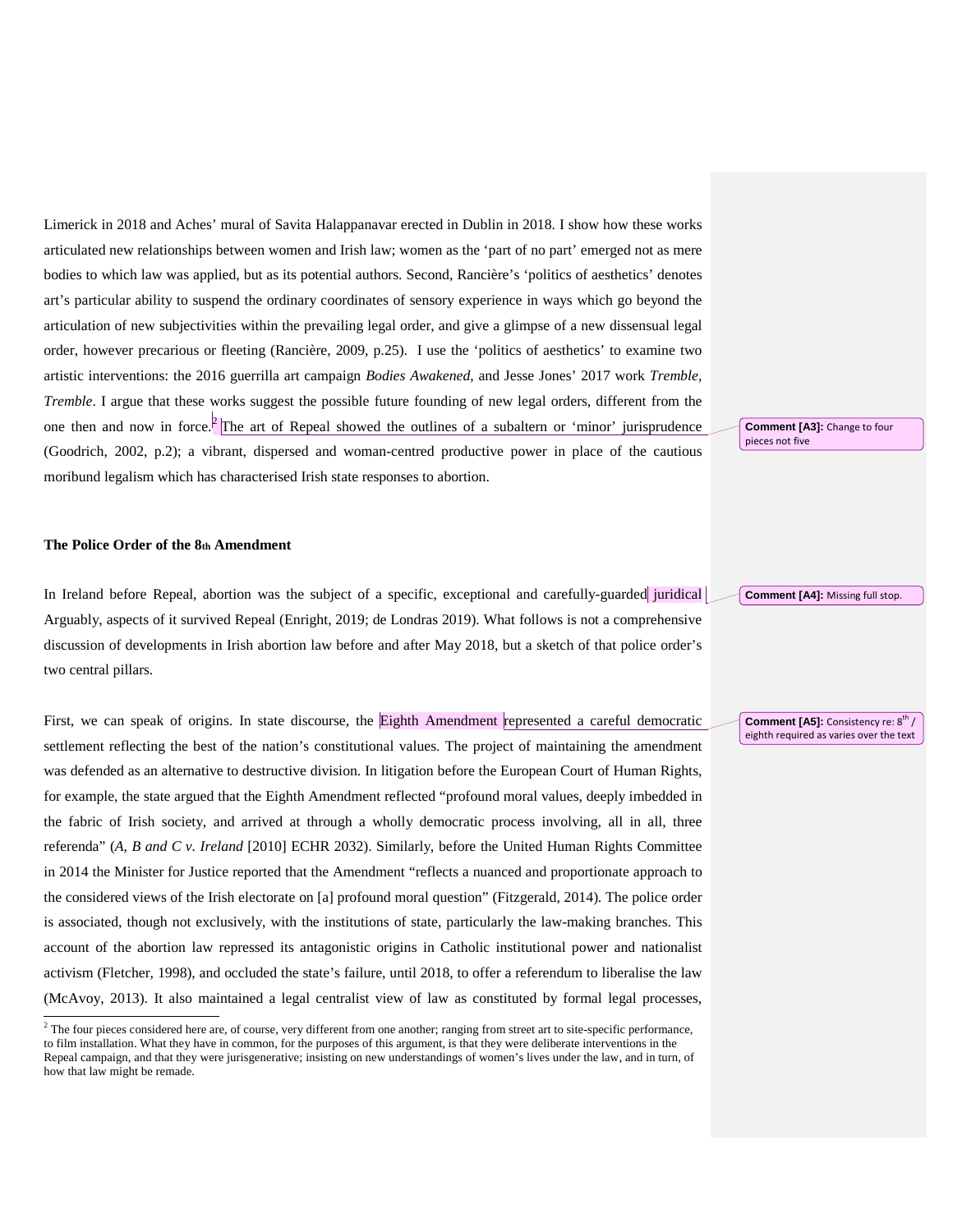while holding grassroots legal activism at arms' length. In the years before the government agreed to hold a referendum, pro-choice demands were portrayed as undemocratic, careless, ill-considered, aggressive, and disrespectful to the popular will which gave the law its legitimacy (O'Regan, 2014). Even once it was accepted that pro-reform proposals should receive a hearing in state spaces, the notion that they should be counterbalanced by efforts to preserve the Amendment prevailed in processes such as the Citizens' Assembly (Enright, 2018a).

Second, we can speak of law-makers. While the law enacted under the 8th Amendment functioned, abortionseeking women - compelled to travel (Calkin, 2019) or to terminate abortions illegally and in secret - were largely disappeared from political view (Chan, 2018). It was not that abortion-seeking women were never included in legal debates, but that they were only included on certain terms; when they could abstract themselves, or be abstracted, from their embodied context and make their case in terms amenable to the dominant legal rationality. Although women's abortion stories were told with greater frequency during the Repeal campaign, when these testimonies entered formal legal spaces, they were constructed as stories of victimhood or tragedy. Even when women's deaths and suffering were acknowledged as deserving of attention, they were moulded as a problem to be addressed by legislators. Victimhood denoted women's vulnerability – their status as objects needing protection, not their authority to change the normative order (Berlant, 2000, p.58). Mass subaltern pain, as Lauren Berlant has observed, may induce state performances of regret and mourning, but is at the same time consistent with a state that insists its citizenry 'eats its anger, [and] makes no unreasonable claims on resources or control over value' (Berlant, 2000, p.43). Debates about law reform in parliament and in the media showed that, while abortion-seeking women's pain could be acknowledged, their experiences were not accepted as a fundamental source of disruption to the legal order. Rather they were always intelligible to and reparable by law (Berlant, 2000, p.56). The police order adapted to women's interventions – in particular by making space for a referendum, but maintained the fundamental demand to categorise abortions as legitimate or illegitimate and to set terms which women could be compelled to remain pregnant in the interests of the common good (Berlant, 2000, p.53)**.** One example of the conversion of women's political agency into a 'scream of pain' is in the representation of disobedient use of 'the abortion pill'. In Repeal protest, the abortion pill often signalled women's ability to undermine the prevailing law in obtaining abortions at home. Women experienced abortion pill use as empowering, if precariously so (Sheldon, 2018). In legislative discourse, by contrast, the act of taking abortion pills at home became primarily a practice of victimhood; dangerous and alienating (Varadkar, 2017). Women's political interventions were also frequently reduced to 'screams of rage'. Feminist oppositional discourses– whether based in international human rights or subaltern politics - were often marginalised, disciplined or ignored in institutional spaces (de Londras, 2018). For a long time, it appeared as though Irish abortion law could not be made to respond to women's suffering.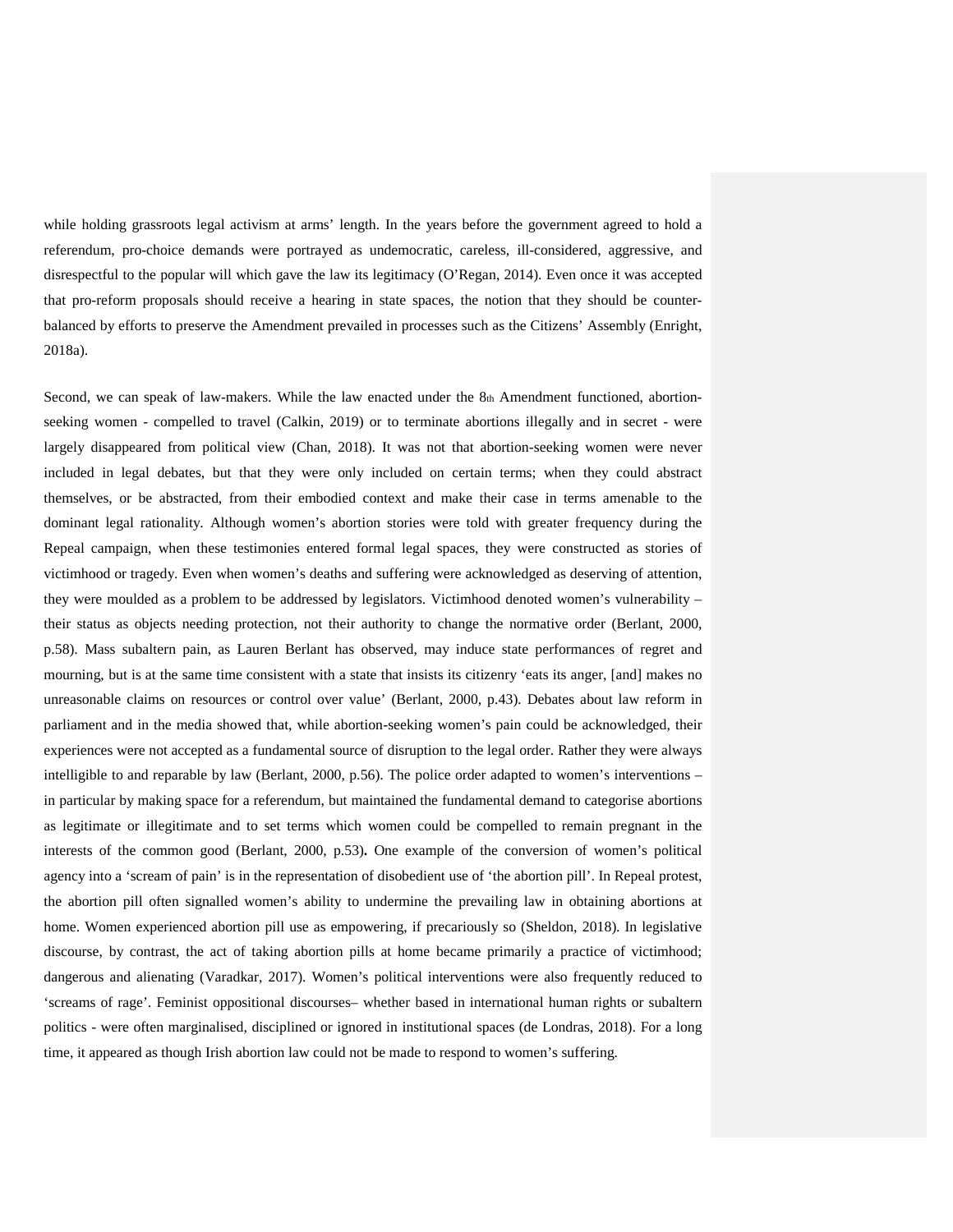Simultaneously, the ordinary experimentation, improvisation and gradual adaptation expected in other areas of law – law's essential responsiveness (Fitzpatrick, 2001, p.6) – was absent, if not impossible, within the police order (de Londras, and Enright, 2018, pp.15–18). It seemed taken for granted that abortion law was incapable of radical change without significant risks. Any change was understood to require slow, careful deliberation, generating a replacement consensus acceptable to 'middle Ireland' (Coyne, 2016; O'Halloran, 2016). That deliberation should take place in public, but only in select institutions, notably the Citizens' Assembly and the Joint Oireachtas Committee on the Eighth Amendment. As the process of deciding the new abortion law's contents quickened, governmental legal discourse around abortion was marked by a fundamental refusal of law's own indeterminacy. It was riven with concern for certainty; manifesting eventually in the project of finding a text to replace the Eighth Amendment that would resolve complex political and medical problems, providing the relief of closure and finality (McCarthy, 2017; Leahy, 2017; Irish Legal News, 2017; Whelan, 2017). Ensuring 'legal certainty', here, was primarily a matter of reassuring doctors, politicians, or the voting populace. This insistence on purportedly civil, rational legal deliberation was also an exclusion of activist feminist legal discourse. Pro-choice TDs were warned that their demands for legal change would 'convulse' the country (Kelly, 2016; O Cionnaith, 2016; RTE, 2015; Fischer, 2012). Insofar as the violence of law-making was acknowledged, the risk was to society and not to the women governed by law. The qualities of stability and civility attributed to those who wanted to maintain the law as it was, or to carefully excavate a 'middle ground' alternative were opposed to the passion and 'shrillness' of women demanding change (Cullen, 2016; Lynch, 2016). The Taoiseach, later solidified this position, attributing the positive referendum outcome not to women's vociferous protest, but to a 'quiet revolution' (Heffernan, 2018).

In Rancière's terms, when it came to abortion and the legal order, abortion-seeking women were 'the part of no part'. For Rancière, societies are defined by inclusion and exclusion in the act of governing; some people have 'a part' in those processes and others, 'the part of no part', do not (Rancière, 1999a, p.9; 2013, p.3). This exclusion was a denial of abortion-seeking women's equality. Rancière understands equality as the absence of any pre-emptive limitations on who may participate in governing, whereas every legal order has 'rules of rule' that determine who counts as a full political subject and who – 'the part of no part' - does not. Equality is never a given under law. These exclusions are not only set down in formal law; they are part of a shared discourse or common sense; the 'distribution of the sensible' (Rancière, 2013, p.7; Rancière, 2012, p.215) which determines what is speakable or unspeakable, visible or invisible, possible or impossible (Rancière, 1999a, p.29; Rancière, 2006, p. 12). In prevailing discourses of Irish abortion law, women's interventions were recast as screams of pain or rage. Rancière similarly notes the claims of the 'part of no part' are reduced to mere noise; screams of pain or rage (Rancière, 1999a, p.22). Women's claims were also silenced by the insistence that the law reflected national consensus and could only be changed through national consensus. For Rancière, consensus is synonymous with 'censorship' and de-politicisation; with creating conditions in which some questions become

**Comment [A6]:** Explain or write out

**Comment [A7]:** Comma?

**Comment [A8]:** Something wrong about this sentence

**Comment [A9]:** Of?

**Comment [A10]:** Repetition between sentenced but also w earlier para--?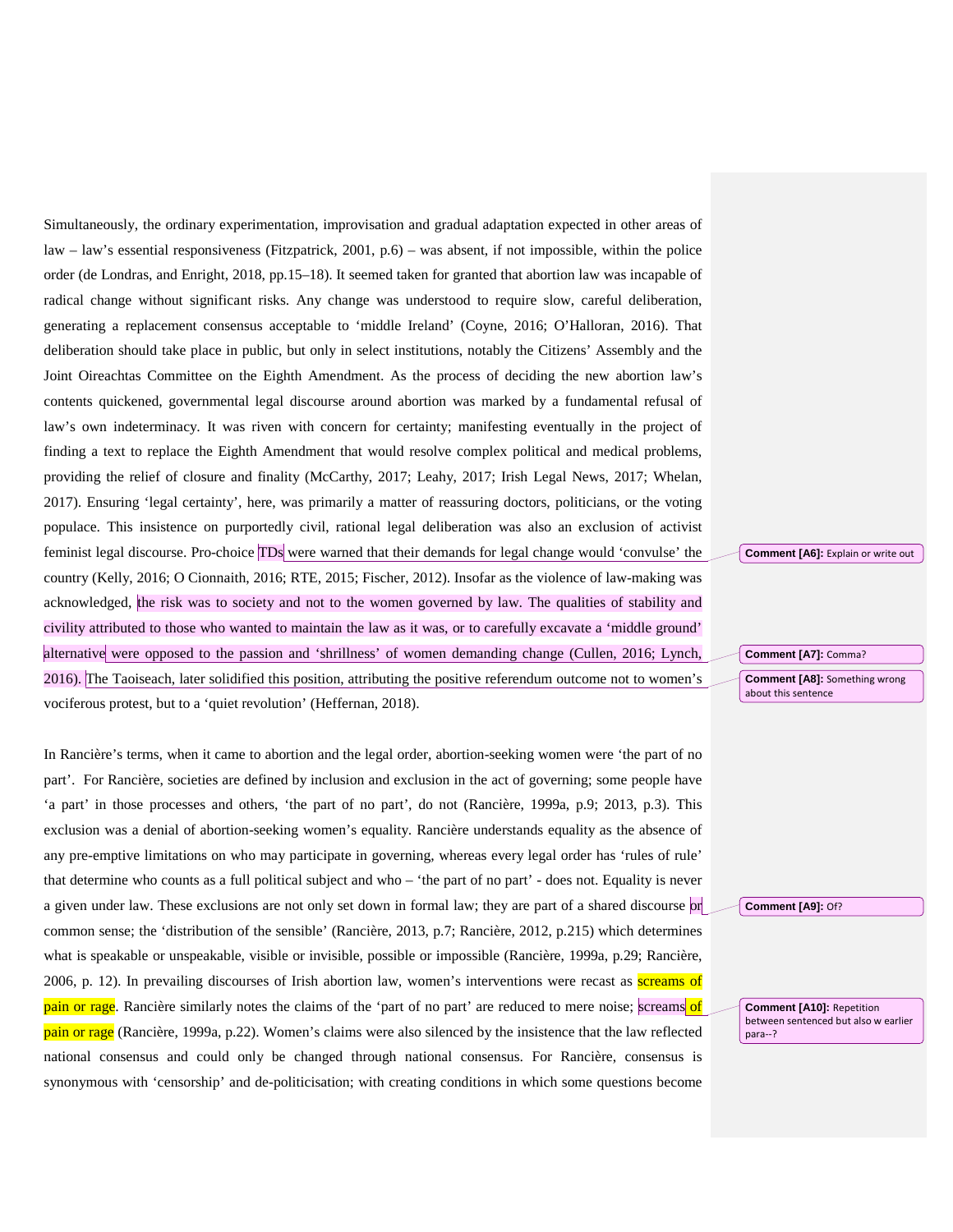impossible even to pose (Rancière, 1999, p. 115; Rancière 2015, 42). Consensus ensures inequality because it seems to make dissent unnecessary; it claims to account for the whole citizenry without exception, and thus conceals those who disagree. Mainstream law-making processes, in Rancièrean terms lack any inherent legitimacy. In the course of Repeal, they were part of the 'police order', which upheld the prevailing exclusionary distribution of the sensible, preserving the illusion that only the prevailing juridical arrangements are possible, suppressing resistance (Rancière, 1999a, p.28).

#### **The Aesthetics of Politics: Women as Law's Makers.**

Artistic interventions in Repeal generated a multiplicity of sites from which this dominant legal discourse could be questioned (Mouffe, 2013, p.104). In particular, artists sought to make abortion-seeking women visible as a community of experience, and collaborated in a wider wave of personal abortion narrative which drove at 'resensitising fractured consciousness' in the hopes of provoking action (Martin, 2018). By making women's repressed experience appear over and over in public space, some artistic interventions disturbed Irish law's police order, preventing women's interventions from being enfolded neatly into dominant legal discourse. Art can unsettle hegemony, exposing the power relations and exclusions that maintain the legal order as it is. Chantal Mouffe writes of artistic activism in terms of 'counter-hegemonic interventions whose objective is to disrupt the smooth image that [the prevailing order] tries to spread, thereby bringing to the fore its repressive character' (Mouffe, 2013, p.98). Rancière calls this the 'aesthetics of politics'; art's capacity to enact dissent from the prevailing juridified order of domination. Politics at once breaks and reconfigures the prevailing distribution of the sensible, $3$  doing so in the name of equality; the entitlement of each and every one to occupy the place of power. Politics happens when 'the part of no part' make themselves heard in a performance of dissensus (Rancière, 2015, p.67). In dissensus, the 'part of no part' verify their equality with others whose entitlement to shape the legal order is already beyond question (Rancière, 1991 p.137). They intervene in the established system of meanings, pointing out its lacks and contradictions, questioning it and by that questioning insisting on their equality with others subjects of right (Rancière, 1999 p. 49). Art enables this dissensus by making 'visible that which was not visible, audible as speaking beings they who were merely heard as noisy animals' (Rancière, 2011, p.4).

#### A Procession in Limerick

The Repeal movement used processions, protest and strikes to manifest dissensus in the streets (NicGhabhann, 2018). One month before the referendum vote, as part of the 38th EVA International festival, members of the

**Comment [A11]:** Seems an important sentence in Brexit Britain : / **Comment [A12]:** ? not clear who this refers to

#### **Comment [A13]:** narratives

<span id="page-5-0"></span><sup>&</sup>lt;sup>3</sup> Many critics of Rancière argue that he reifies the political as dramatic and ruptural. For an alternative reading see (Norval, 2012) and (Sparks, 2016 at p. 432)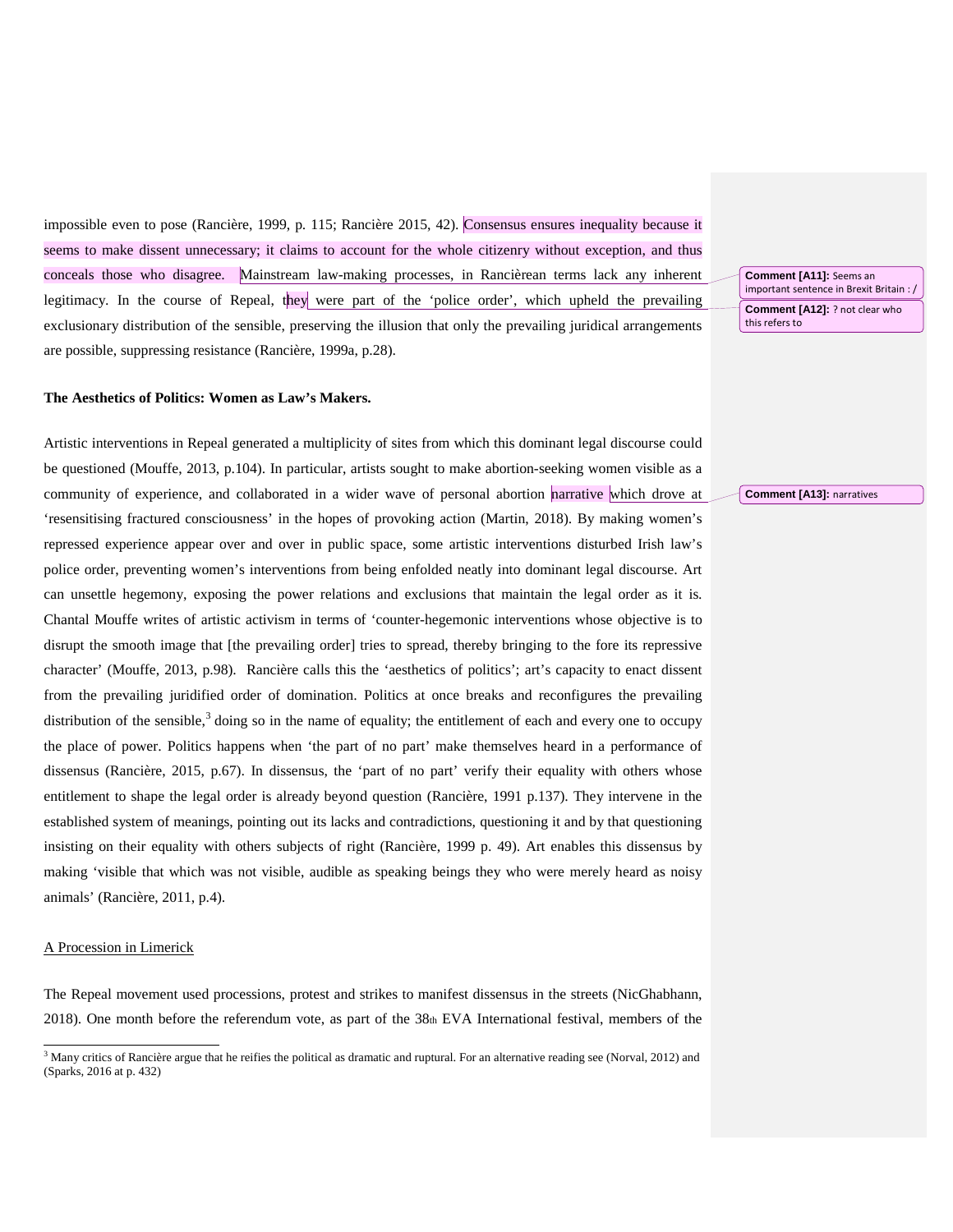Artists' Campaign to Repeal the 8<sup>th</sup> Amendment enacted a street procession in Limerick. Volunteers and performers dressed in mourning black, marched solemnly to drumbeats and music with processional banners and Rachel Fallon's "aprons of power" decorated with political messages (Artists Campaign Repeal 8th Procession, 2018). The procession began at the site of Limerick's last Magdalene laundry; a place of incarceration for women who had transgressed the Catholic state's moral norms (Glynn, 2011). In some ways, the procession reclaimed the religious parades that Magdalene women were forced to participate in (their only appearance in public, a ) and repurposed them for an intervention into the  $8<sup>th</sup>$  Amendment's police order. As such, participants foregrounded a different origin story for the abortion law; instead of allowing it the prestige of form and deliberation, they associated it directly with the incarceration and shaming of women in the laundries. The style of the banners that participants carried drew on those used by religious sodalities and fraternal orders (Godson, 2017). Alice Maher, speaking at the beginning of the procession, pointed out that it would allow women carrying messages of reproductive justice to walk down the streets which were ordinarily forbidden to their forebears incarcerated in the laundry: "We carry them with us through the streets of the city from which they were barred". Explicitly drawing the link between the 8th Amendment and the 'dark and judgmental past' of the laundry, she exhorted those marching to display pride and refuse shaming, "rejoicing in our power to change what is wrong". The banners featured imagery commenting on women's object status under law; for example, a judge and bishop playing tug -o-war with a woman's naked body, or hands of justice comparing and weighing the lives of man and woman (Godson, 2017) (Artists Campaign Repeal 8th Procession, 2018). Others, however, posited a different female subjectivity. Women's eyes were a repeated motif across the banners, signifying not the surveillance of women by the state, but a reversed gaze; a female populace watching its law-makers and holding them accountable (Godson, 2017) and, perhaps, a justice that is not blind (Resnik and Curtis, 2011, pp.62–75). One apron bore the image of an eye and the slogan "Under the Law, Freedom". This decentralised demand for a law accountable to women was set a wider context of bodily defiance, pride and pageantry.

In Rancière's terms, this procession is an act of dissensus. Women, as the 'part of no part' named a 'wrong' underpinning the Amendment's police order. A 'wrong' is one of the exclusions or suppressions on which the police order depends for persistence (Rancière, 2015, p.140). It is simultaneously a denial of the fundamental equality of every person, understood as everyone's equal capacity for political speech (Rancière, 1995, p. 22). In Ireland, even before the referendum, much was made of the equality of men and women. In formal legal discourse women were voters, citizens, legislators. At the same time, it was taken for granted that women's bodies should be the subject of an exceptional legal discourse. Through its emphasis on consensus and national will as the sources of abortion law's legitimacy, the police order disappeared that inequality. The 'wrong' named in the procession is this exclusion of women, which the procession connects to the older religious and moral history of Magdalene times. The procession was political because it brought the police order of the

**Comment [A14]:** remove 'a'?

**Comment [A15]:** insert semi-colon, remove brackets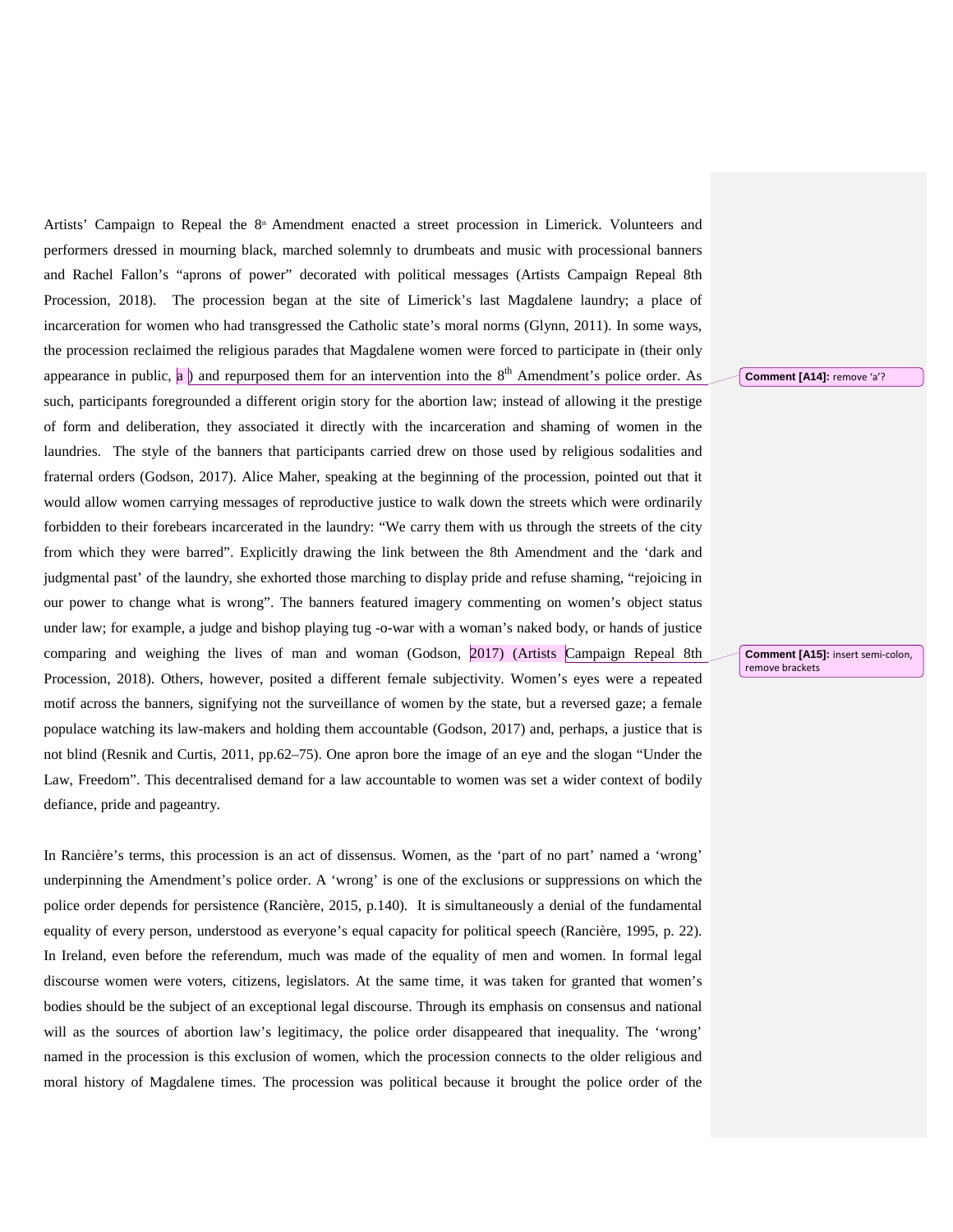Amendment face to face with its own exclusionary logic (Schaap, 2016, p.219**)**. It made women visible, as inheritors of past gender-based violence, in a space rich with the imagery and language of legal control, incarceration and discipline. Importantly, the procession did not ask for women's admittance to existing spaces within the Amendment police order; as victims screaming in pain, for example. The procession is an act of disidentification; women repudiated their assigned place in the police order. Instead, the procession insisted that women's words were heard not as mere noise, but as self-authorising legal statements rooted in conceptions of transformation and accountability. The intervention of the 'part of no part', however, is not a demand for 'voice' within the existing limited juridical modes of deliberation. The 'part of no part' is not simply moving between established spaces in the police order (Rancière, 2001, p.22); the space of the punished Magdalene woman and the rational deliberative law-maker. The procession did not merely invalidate women's prior allocation within the police order; it demanded a new partition of political space. So, women's transformative legal agency, as performed in the procession, is 'an equalization without a compliance' (May, 2008, p.50). The procession made visible a new form of legal agency, uncompromisingly embodied but not abjected, attentive to religious and patriarchal power, and proudly embedded in older national and local legal histories, often ignored in dominant legal discourse.

#### A Mural in Dublin

A sense of the possibility, and limitation, of the 'part of no part' is also enveloped in Aches' mural of Savita Halappanavar's smiling face, painted on a hoarding on Richmond Street, Portobello, on the south side of Dublin city (Podcast with Aches, 2018). Savita Halappanavar's death was a recognised turning point for Irish abortion law (Lentin, 2013). It was reported just as the Oireachtas was beginning to debate the Protection of Life During Pregnancy Act 2013. She died of sepsis in a Galway hospital having been refused a termination to bring an inevitable miscarriage to an end because the foetus' heart was still beating. Her doctors' refusal of care exposed the dangerous 'chilling effects' of the near-total constitutional and criminal ban on abortion. It galvanised a prochoice movement that considered her story emblematic of the vulnerability of all women, even willing mothers, under that ban (Holland, 2018b). Her death was so influential in raising public awareness of the need for reform that, for a time after the referendum, it was suggested that the new abortion legislation would be called 'Savita's Law' (Sherwood and O'Carroll, 2018). Nevertheless, for years, her death was an uncomfortable reminder of the cracks emerging in the legal order; government figures warned Repeal campaigners that her death was no reason to speed up legal change. Since 2012, Savita's image has repeatedly been used in pro-choice campaigning materials. Aches' mural appeared on Richmond Street on the day before the referendum vote and remained on its original site for a week. Super-imposed over the now-familiar image of Halappanavar's face was a single word: "Yes". The mural posited her as the reason for the referendum and her death as the reason to

**Comment [A16]:** use her name?

**Comment [A17]:** This probably needs a cite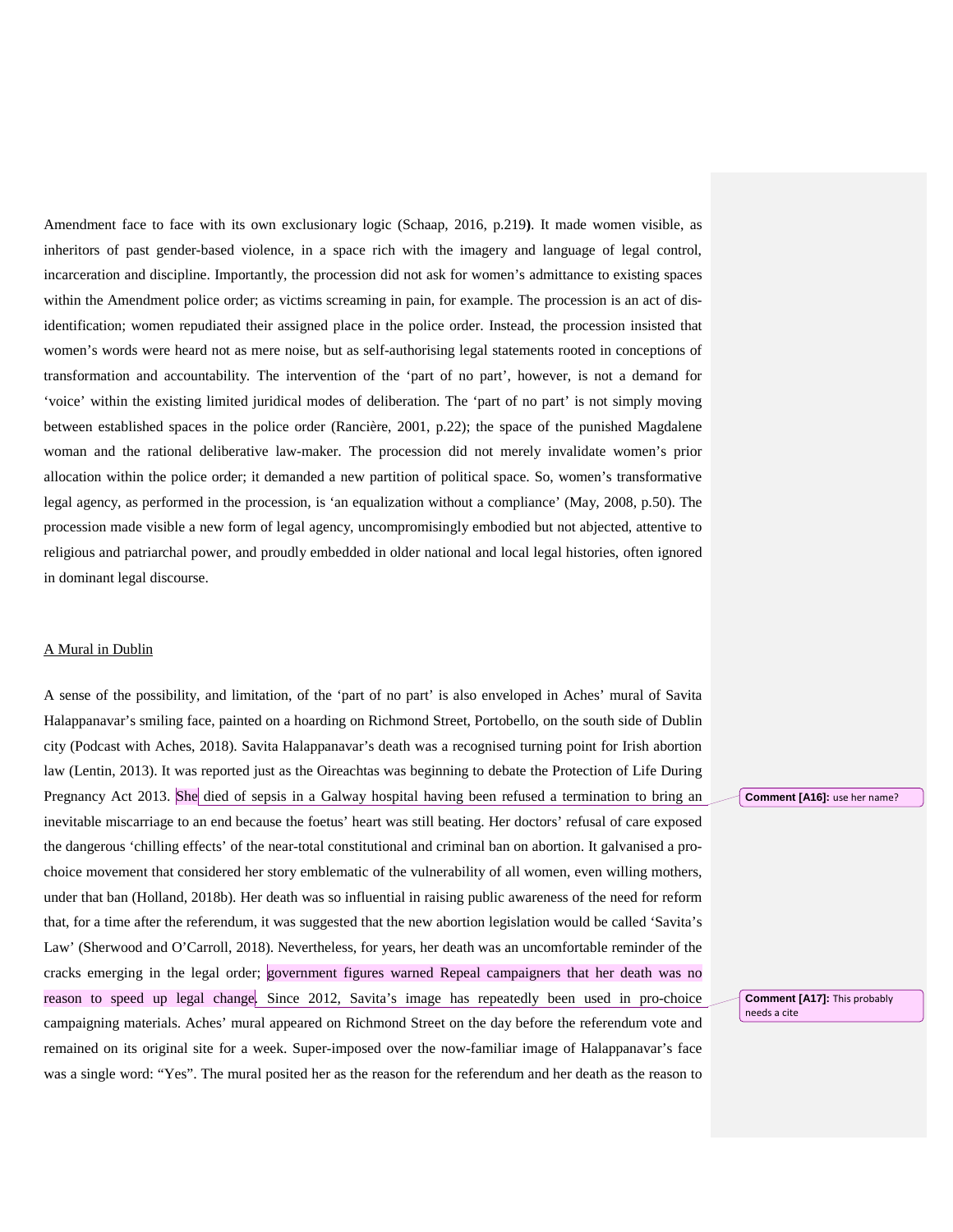vote "Yes" to legal change. This is how the image was taken up in public. All day on May 25th, the day of the referendum, before the result was known, voters began gathering at the mural, crying, hugging, leaving flowers, campaign badges and candles, along with hundreds of "notes to Savita" on paper branded with the logo of the Together for Yes campaign (Holland, 2018a).

The spontaneous gatherings at the mural demonstrated women's insistence on a right to life and health, equal to that enjoyed by men, but then not yet recognised by law. It also forced a new subjectivity into the legal order. Savita, in the mural is irreducible to the circumstances of her death under the law; this is more than a cry of pain ignored by state law-makers, Women's responses and notes on the mural returned to Savita as the originator of a new law and agent of legal change. The notes, fixed to the mural itself, bore simple messages to her: apologising to her, thanking her for catalysing the movement for abortion law reform and, crucially, dedicating their votes to her (Notes to Savita, 2018).

"For Savita, you made us fight. Never again" (Notes to Savita, 2018)

"You closed your eyes and opened everyone else's" (Notes to Savita, 2018)

"We celebrate the fact that women will be able to have more choice over their body but when you come back here, it brings it back to the fact that a woman died" (Neville, 2018)

"Savita, because you slept many of us woke. Tomorrow we'll awake to an Ireland less ashamed. Because you came to us our women can now stay with us when they need us. Thank you. Rest in peace." (Holland, 2018)

If successful, the appearance of the 'part of no part' can articulate new political subjectivities – allowing excluded constituencies to be seen in entirely new ways - and ensuring that they are counted and recognised within the communal order (Rancière, 1999b, p.42). Street art is often used to convey messages which have a difficult relationship with law. Another mural; Maser's popular 'Repeal' logo was twice removed from the wall of the Project Arts Centre in Temple Bar; the first time because it was in breach of planning permission laws, and the second because Project Arts' hosting a message related to the referendum was deemed a breach of its charitable functions. Each of these legal interventions was the result of anti-choice complaints, and each reinforced the prevailing distribution of the sensible that undergirded Irish legal discourse. In an act of 'defiant compliance', Project Arts made a public demonstration of painting over the mural, leaving just a small part of the heart visible (Project Arts, 2018). The covering and uncovering of the mural were determined by the bounds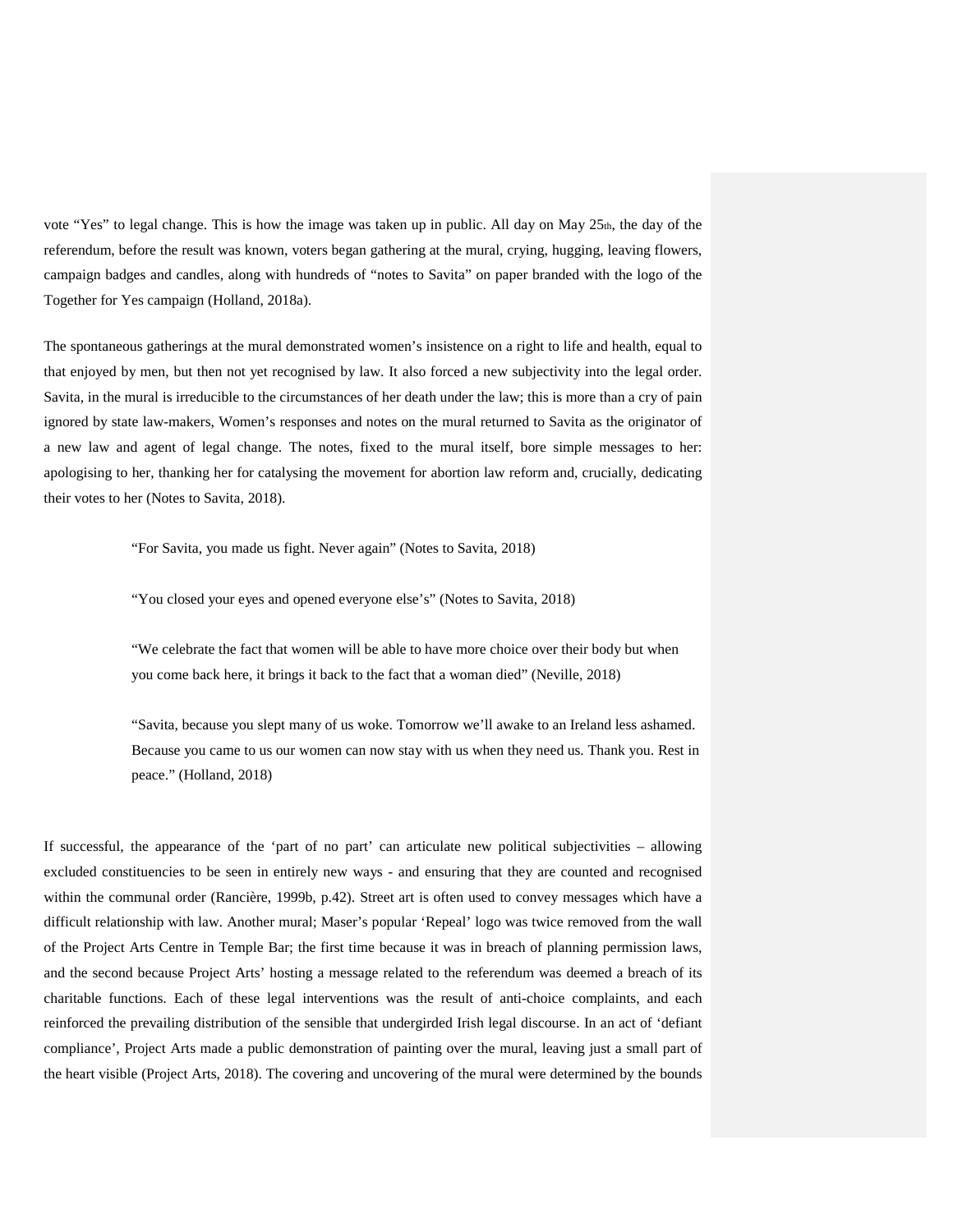of the existing law, and did not articulate any new subject position within it. The appearance of the 'part of no part' is not contained by the binary of obedience to or transgression of prevailing law. The art which makes a 'part of no part' appear in public enacts the presumption of equality of each with all; of those who are excluded with those already acknowledged as belonging (Rancière, 1999b, p.17). Though their political action, the 'part of no part' insist on a new order in which they are as much entitled to shape the law as anyone else.

#### Aches' mural and images like it, invited dissensus, disrupting the origin story of the abortion law by centring its

violence, unsettling its sense of Irishness and foregrounding a woman and her mourners (Fletcher, 2018, p.241) as the proper authors of legal change. To borrow from Bonnie Honig, Savita Halappanavar is understood as a kind of 'foreign-founder'; the foreigner who restores or re-founds an order that has lost its way (Honig, 2009). On my reading, women intervening in the space between Aches' mural and the formal political events of voting day, are the 'part of no part'. It does not matter, of course, that they are not themselves the artists; spectatorship is not a passive state, and their notes and tributes are acts of interpretation and translation which appropriate the 'story' of the mural and make it their own (Rancière, 2009, pp. 17-22). Rancière writes that, when the 'part of no part' appears, it 'holds equality and its absence together, through the staging of a non-existent right' (Rancière, 1999b, p.89). Savita and the women who acknowledge her role as a law-maker make a new space within the legal order by insisting on women's right to author law that governs their own bodies. On the day of the vote, the prevailing rhetoric was that transformative legal change had been won through dominant rational deliberative modes of law-making. The displays at Ache's mural challenged this. Without waiting for the validation of the referendum result, they performed as if they had already brought about a new law. This were not a unified demand to occupy an existing iteration of universal legal standing within the scope of existing naturalized, social arrangements. It was not a simple demand for inclusion in the Irish legal order, but for the terms of formation of that order to be re-made (Rancière, 1999 p. 59). However, the 'part of no part' does not stage a complete rupture with the existing order. For example, many engagements with Savita Halappanavar's memory – or indeed, the appearance of predominantly White Irish women to pay tribute to her in a fashionable area of Dublin - invalidated the position of migrant abortion-seekers before Irish law (Fletcher, 2018, p.242). Migrants were denied a central place in the official referendum campaign (Butterly, 2018). As Holloway Sparks writes, moments of dissensus often blend non-radical and identifications with entirely normative ones (Sparks, 2016 at p. 429); at the same time as Savita Halappanavar is identified as maker of a new law, other Black and Brown women were denied that position.

**The Politics of Aesthetics: Glimpsing Women's New Legal Orders**

**Comment [A18]:** insert comma after mural? **Comment [A19]:** Remove comma after dissensus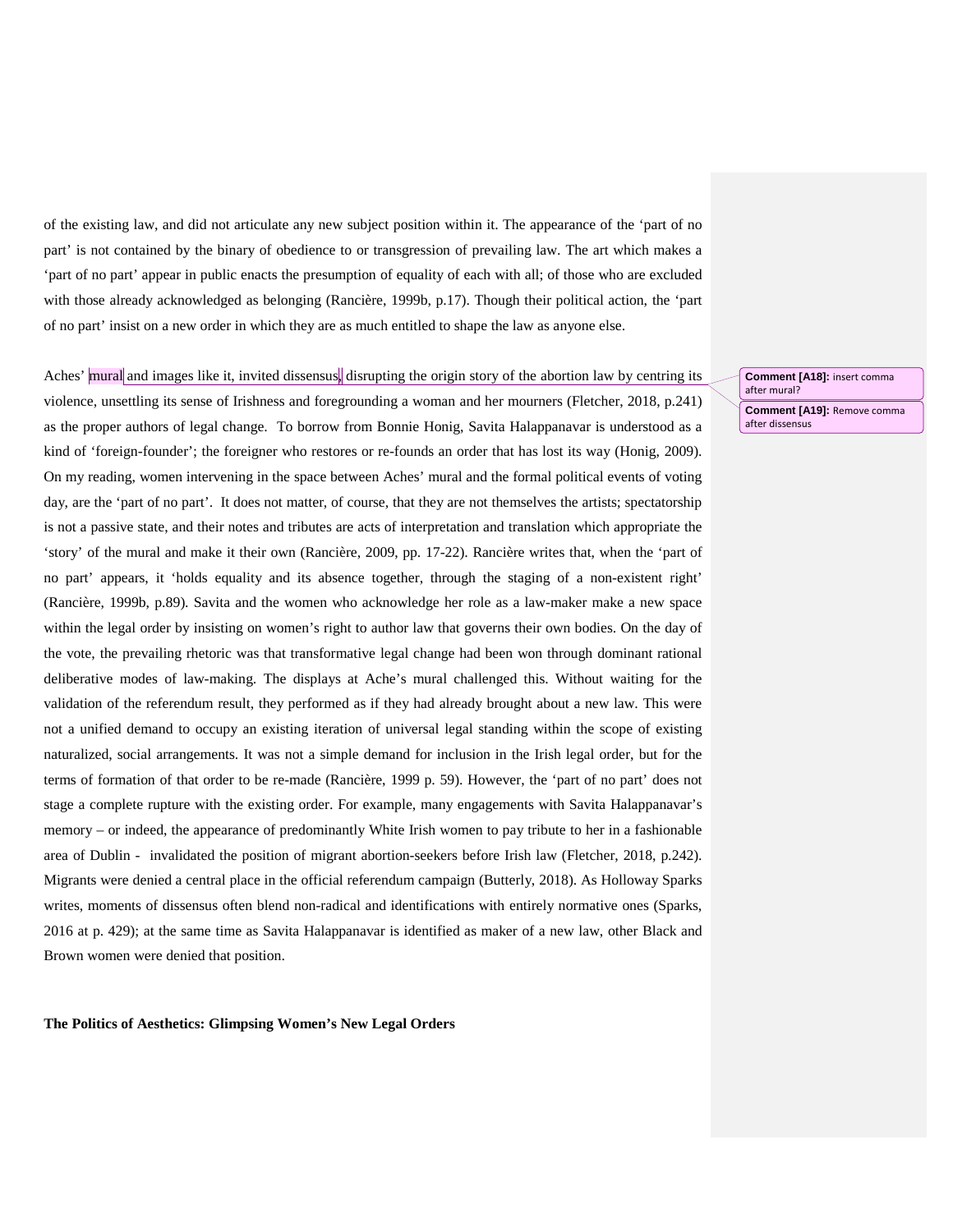For Rancière, the aesthetic capacity is our ability to imagine not only a new place for ourselves within existing orders, but entirely new distributions of the sensible. Dissent expressed in art can communicate alternate legal rationalities, "new configurations of what can be seen, what can be said and what can be thought" (Ranciere, 2014, p.91) This is because art is constitutively impure; as much part of everyday life as it is autonomous from it. Art, through practices of free play, can make everyday habits radically strange or foreign to themselves. Art can free legal concepts from their ordinary hierarchical orders of meaning. It can 'suspend the ordinary coordinates of sensory experience and reframe the networks of relationships between spaces and times, subjects and objects, the common and the singular' (Rancière, 2002). This is what Rancière means by the 'politics of aesthetics'.

The potential for political transformation lies in the tension between life and free play. Rancière identifies four interlocking methods or strategies of art, which work on this tension (Rancière, 2004, p. 53). First, 'archive' or inventory models art on the practice of everyday life; this can include legal practice. Archiving law resonates with the notion of iterability; art may use artefacts from everyday life in ways that 'did not appear to be possible; otherwise it only makes explicit a program of possibilities within the economy of the same' (Derrida, 1992, p.341). Second, 'play', parody or mockery allows critique without outright denunciation. Third, 'mystery', collage or montage, combines heterogeneous elements – for example, traditional legal imagery and the body - in ways which draw analogies between them, and make previously imperceptible connections between them visible and legible, in brief flashes of insight. Finally, through experiencing play, archive, or mystery, the spectators may undergo what Rancière calls 'encounter': the emergence of a new and temporary dissensual community in the moment of spectatorship. This does not mean that art can produce new, stable communities, or that everyone who comes into contact with an art work will have the same experience of it. This encounter is fragile and precarious; it does not depend on or produce some deep common identity between spectators (Rancière, 2008). Art, to borrow a phrase from John Elderfield, "extends the thread of recognition and understanding beyond what previously was seen and known" (Elderfield et al., 2006, p.44). Although those experiences are fragile, they open up potential passages towards new forms of legal subjectivization (Rancière, 2015 p. 151).

#### A Guerilla Art Campaign in 2016

*Bodies Awakened*, designed by Cliona Ní Laoi, is a 2016 guerrilla art campaign, developed to coincide with the centenary celebrations for the 1916 proclamation of independence; understood as the foundational document of the Irish state and a key antecedent of the Constitution*. Bodies Awakened* was part of a large body of feminist art that emerged during the centenary, exploring women's relationship to the new state (In the Shadow of the State | An Chomhairle Ealaíon, 2016; O'Toole, 2017; Dublin Dance Festival, 2016). *Bodies Awakened*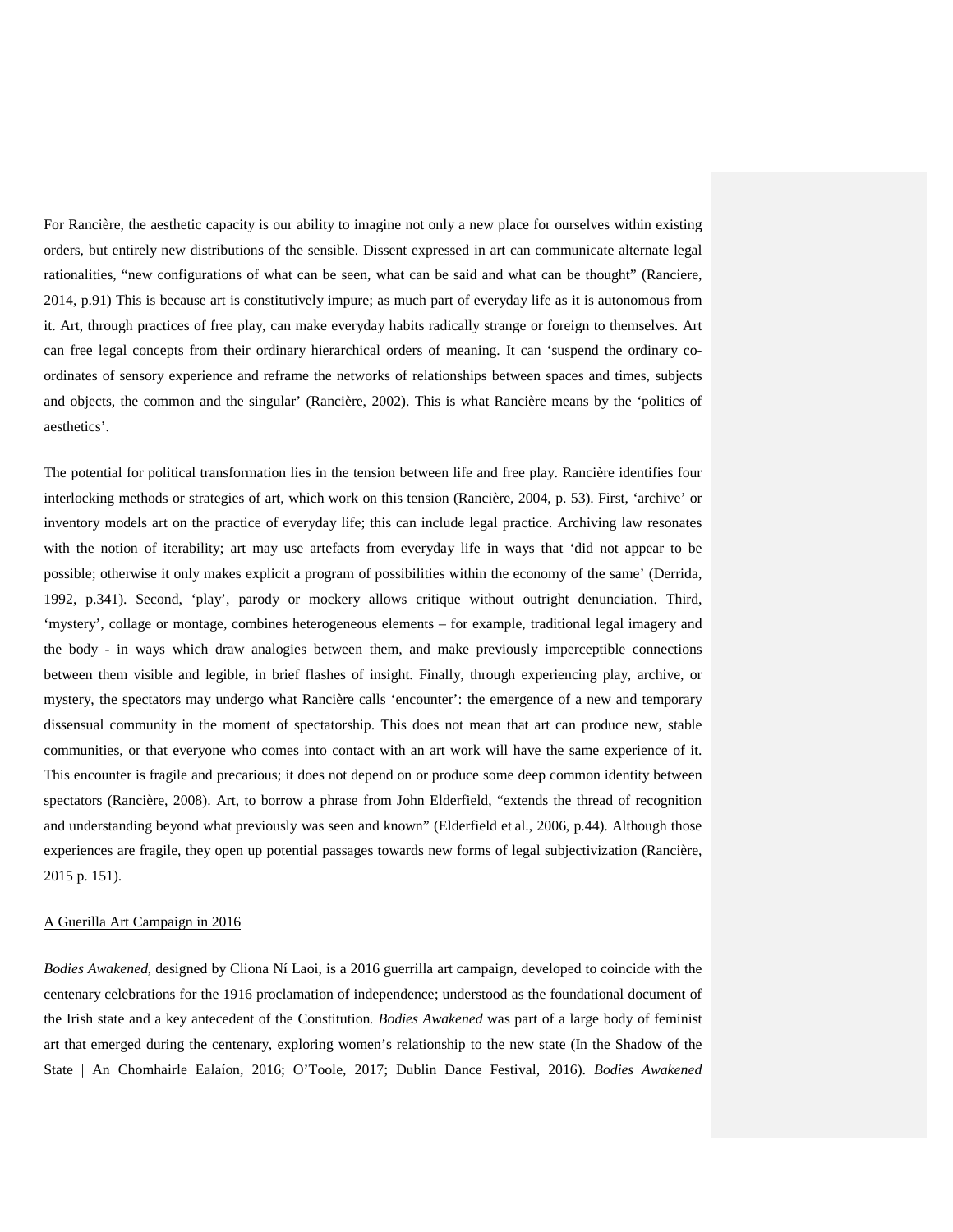combined performance, typography, photography, online video, social media, poetry, projections, print, animation and sound to engage the question of Irish abortion law. The core of the project is a website (www.bodiesawakened.com), and a short video which takes up the whole screen, entitled 'My voice my choice'. In the video we see a woman's shoulders, neck and the lower half of her face. She is periodically plunged into darkness – as if the lights had gone out - and she recites with staccato urgency from a poem about women's abortion journeys.

WE CELEBRATE ONE HUNDRED YEARS/ OF BEING A 'FREE' STATE/ AIN'T IT GREAT? AND YET WE STILL CANNOT REPEAL THE EIGHTH. HOW MUCH LONGER SHALL WE WAIT?.... HOW CAN YOU FATHOM/ A WOMAN THAT YOU LOVE/ TO SUFFER/ TO DIE/ TO CRY/ BE UPSET/ REGRET/ WHAT YOU HAVE DONE IRELAND/BEGIN TO HOLD MY HAND…

It is not only a demand for comfort and accountability, but a demand to take women's need for legal change seriously:

WE WILL GET THE MESSAGE ACROSS/ WE DON'T HAVE TO CROSS/ NOT A FIGHT BUT A RIGHT/ LISTEN TO THE ARGUMENT/ AND THE LIVES LOST/ AND THE TOLL COST/ LISTEN TO THE WORDS/ OF THESE STRONG WOMEN/ DRIVEN TO THE SAME CAUSE/ PAUSE FOR A SECOND //BODIES AWAKENED.

Posters reminiscent of a branding campaign were periodically erected around Dublin city. They featured posed excerpts from the poem, and disconcerting images of posed mannequins, apparently representing the silenced bodies of women in Ireland. These challenged the official commemorative imagery proliferating in the streets and asked observers to search for and explore the website. The website encouraged users to download more posters to print and display elsewhere. As the work developed, a new iteration of *Bodies Awakened* coincided with the first Strike for Repeal on International Women's Day, 2017. The Strike for Repeal protested the Citizens' Assembly, which it presented as a delaying mechanism (Ireland Strikes for Repeal, 2017). The strike asked women to withhold their labour and to demand a referendum on the Eighth Amendment. The strike briefly brought Dublin city to a standstill by occupying O'Connell Bridge. Linking to the promised appearance of the 'part of no part' in the streets, *Bodies Awakened* urged those encountering the artwork to participate. A *Bodies Awakened* poster at that time asked women to reclaim rights, this time not through argument, but through striking:

**Comment [A20]:** Word choice?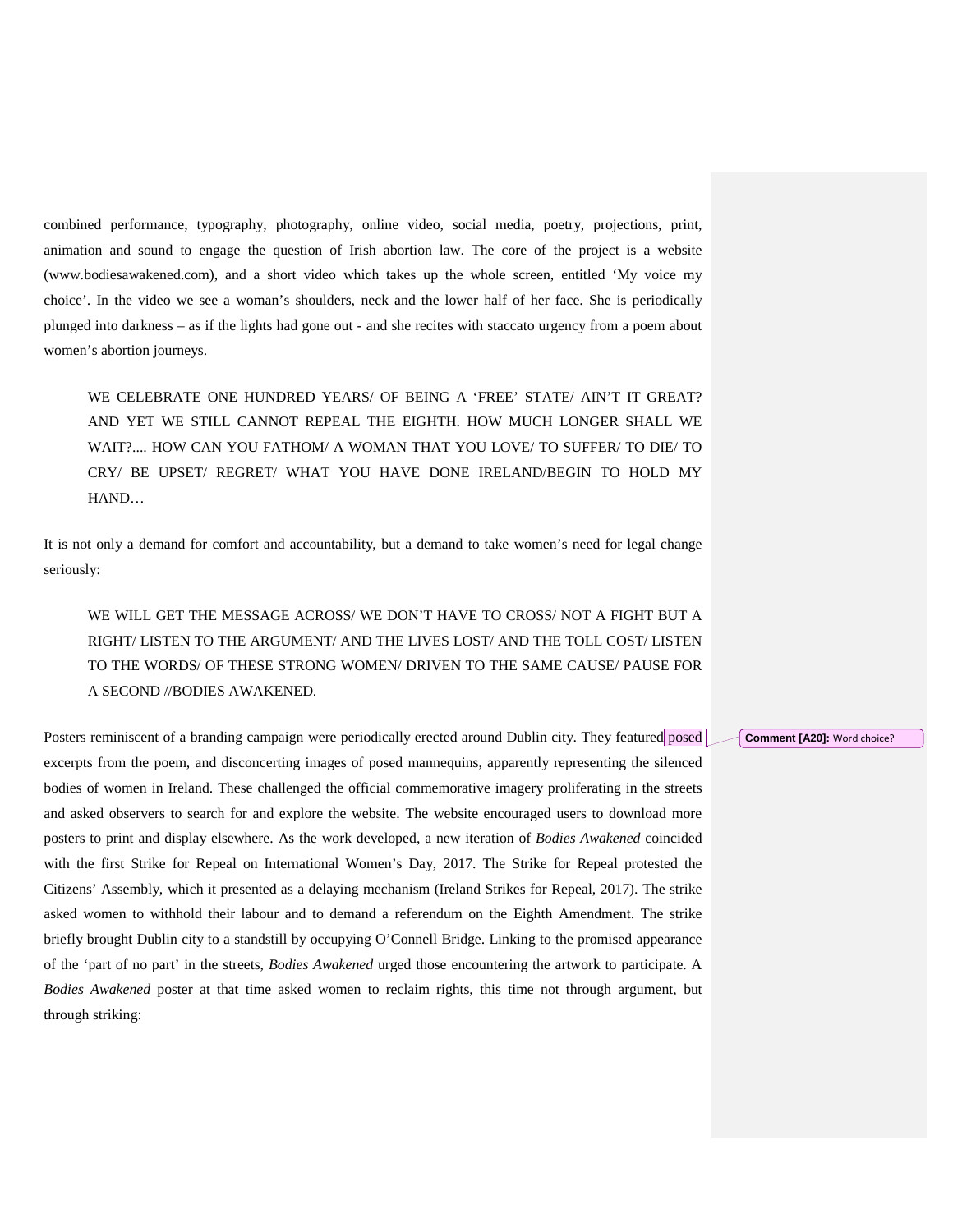### STRIKE FOR PRO CHOICE/ LET YOUR ABSENCE/ BE YOUR VOICE/ STRIKE FOR THE BODY/ THEY HAVE CONTROL OF/ STRIKE FOR THE RIGHT/ THAT YOU WERE STOLE OF/ STRIKEFORREPEAL//

We could read *Bodies Awakened* in terms of Rancière's montage; it 'couples what has never been coupled'. *Bodies Awakened* juxtaposes women's bodily experience, first with the city celebrating the 1916 constitution of the state, and then with the Citizens' Assembly. Each of these is an event that performs the modern Irish state's way of making law. This juxtaposition of bodies and law – phrasing or coupling them together - does not avoid friction. As a montage, following Rancière, it rips bodies and law out of the common sense spaces to which they are ordinarily allocated in everyday life, and brings them into a new, ambiguous public relationship with one another. Its insistence on embodied speech reclaims law's essential responsiveness from the state's halting engagement with abortion law reform. Its visceral urgent language breaks with modes of legal deliberation, which cuts through parliamentary prevarication and the on-going search for a consensus on how women's bodies should be regulated.

Equally it rejects the form expected of a founding proto-constitutional document such as the 1916 proclamation (Frost, 2017). It does not present any sovereign law-giver, but instead is spoken by an anonymous body and dispersed across bodies and streets. If it is a proclamation, of course, there is a measure of parody about it. It punctures the atmosphere of celebratory state sovereignty, replacing it with a testimony to women's woundedness and disappointment, and with a demand for care. It rejects the certainty, formality and stability associated with abortion law reform and replaces it with brisk choppy declarations. The result is a jarring and dissonant almost-legal text; an alternative proclamation of independence to the one commemorated by the government. Albeit jarring, this is also a productive recalibration – it makes the law intelligible in a new and striking way.

*Bodies Awakened* is art produced for encounters in the street and online, and art that directly incites participation in the circulation of a new proclamation of independence. It cannot force a rupture with the existing legal order. As a montage, it does not 'break away from the world as it is, creating alternatives detached from the ordinary' (Aghi, 2017). Nevertheless, it creates a contact zone between bodily experience, the city and the law-making institutions of the state which allows the law to be very seen differently from how it was made to appear within the prevailing distribution of the sensible.

#### A Witch in Venice

**Comment [A21]:** One word?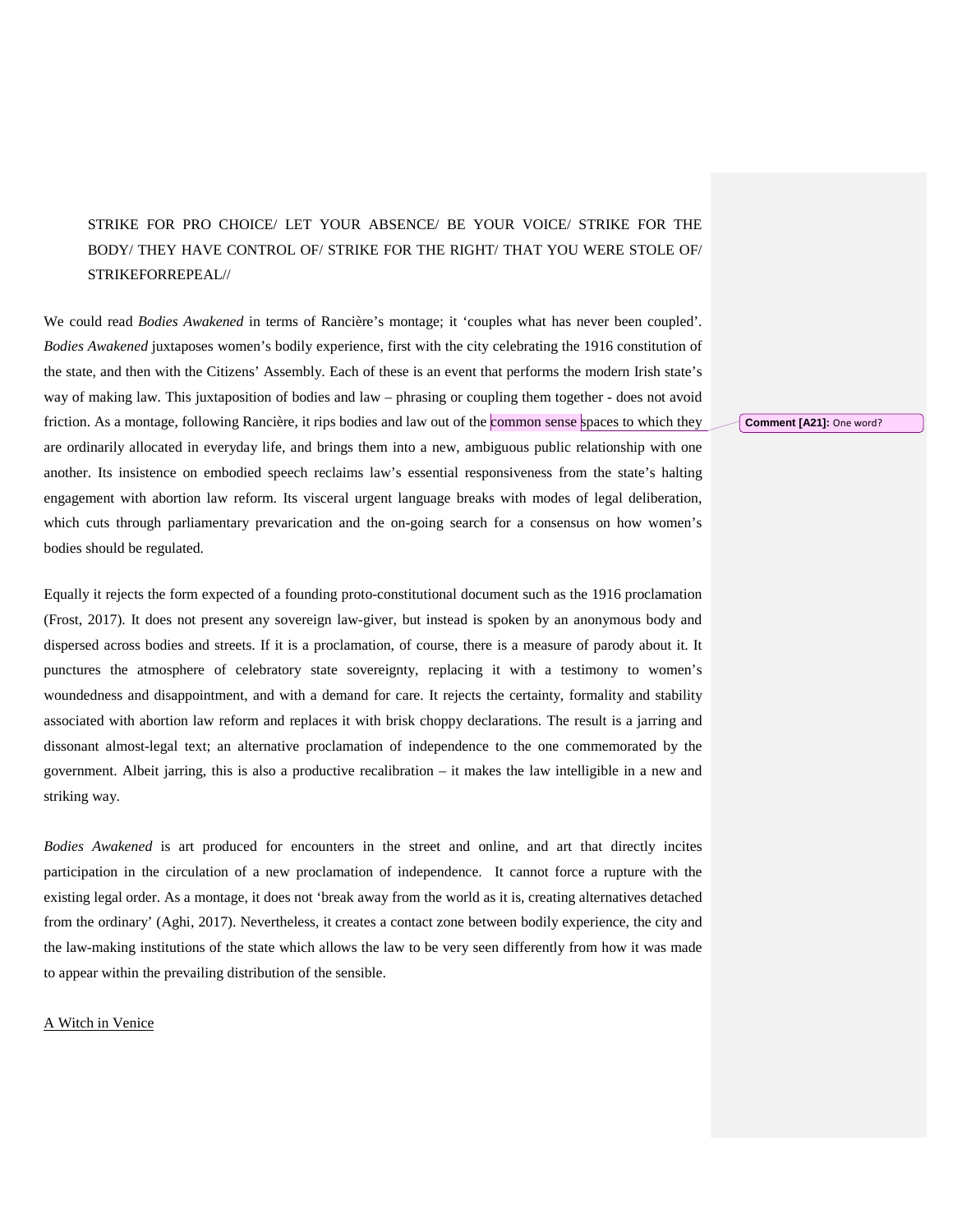A second artistic attempt at re-imagining law for Repeal is Jesse Jones' *Tremble Tremble.* Produced in the midst of the Repeal movement, it represented Ireland at the Venice Biennale in 2017. *Tremble, Tremble* 'imagines a different legal order, one in which the multitude are brought together in a symbolic gigantic body, to proclaim a new law, that of In Utera Gigantae' (Jones, 2017). A multi-media installation which mixes text, sculpture, film and drama, it centres on a giant witch played by Olwen Fouéré. Jones calls the work a "bewitching" of the judicial system. At times, Fouéré as the witch towers above the audience on two screens; at times she is tiny and playful. As Murray notes, this is not an invisible woman, but one impressively made flesh (Murray, 2017).

*Tremble Tremble* can be read on one level in terms of Rancière's conception of archive. The work gestures repeatedly to legal form; legal founding text, architecture and ritual. Fouéré toys with a judge's bench and dismantles a courtroom – enacting a kind of supernatural feminine violence which refutes judgment as she says, sings or recites incantations which transmit memories of past witchcraft trials and contemporary litigation of obstetric violence. The violent oppression of women is not only a matter of origins; law is engaged in a perpetual maiming of women. Elsewhere in the room, where Fouéré moves, in an ironic nod to the struggle to repeal the Eighth Amendment, is a copy of the 1821 Act to repeal the Irish witchcraft laws. This archive is pressed into service for a re-imagined law.

As with *Bodies Awakened, Tremble, Tremble* is significant for the ways in which it juxtaposes law and the body. There is much law in the performance beyond the archive of women's past pain. In a gesture of jurisdiction and withdrawal, using moving curtains bearing the image of the artist's mother's hands, the work herds spectators together, enclosing them a temporary chamber where the law will be declared (Clarkson, 2012). *Tremble, Tremble* also engages in montage. The legal materials archived in the performance are held together in intimate tension with the embodied, exhausting experience of maintaining law. This is most apparent in the declaration of the law of In Utera Gigantae within the performance. For Jones it is a counter-law to the Eighth Amendment; one which was already daily enacted by women's routine refusal to continue forced pregnancy as required by Irish law. It parallels the 1916 proclamation; it is a 'language spell' that can use text to transform reality, resurrecting and enforcing a law much older than the law of the state.

As Lovett writes (Lovett, 2018), at a central moment in the performance a giant image of Fouéré's mouth appears sideways on the screen, echoing a toothed vulva, as she speaks the new law:

Before the Book of the Law was written in earthly tongues, there existed another law, passed down through generations from mother to daughter. Its letters were written in milk and spoken in whispers.

**Comment [A22]:** Missing word within? in?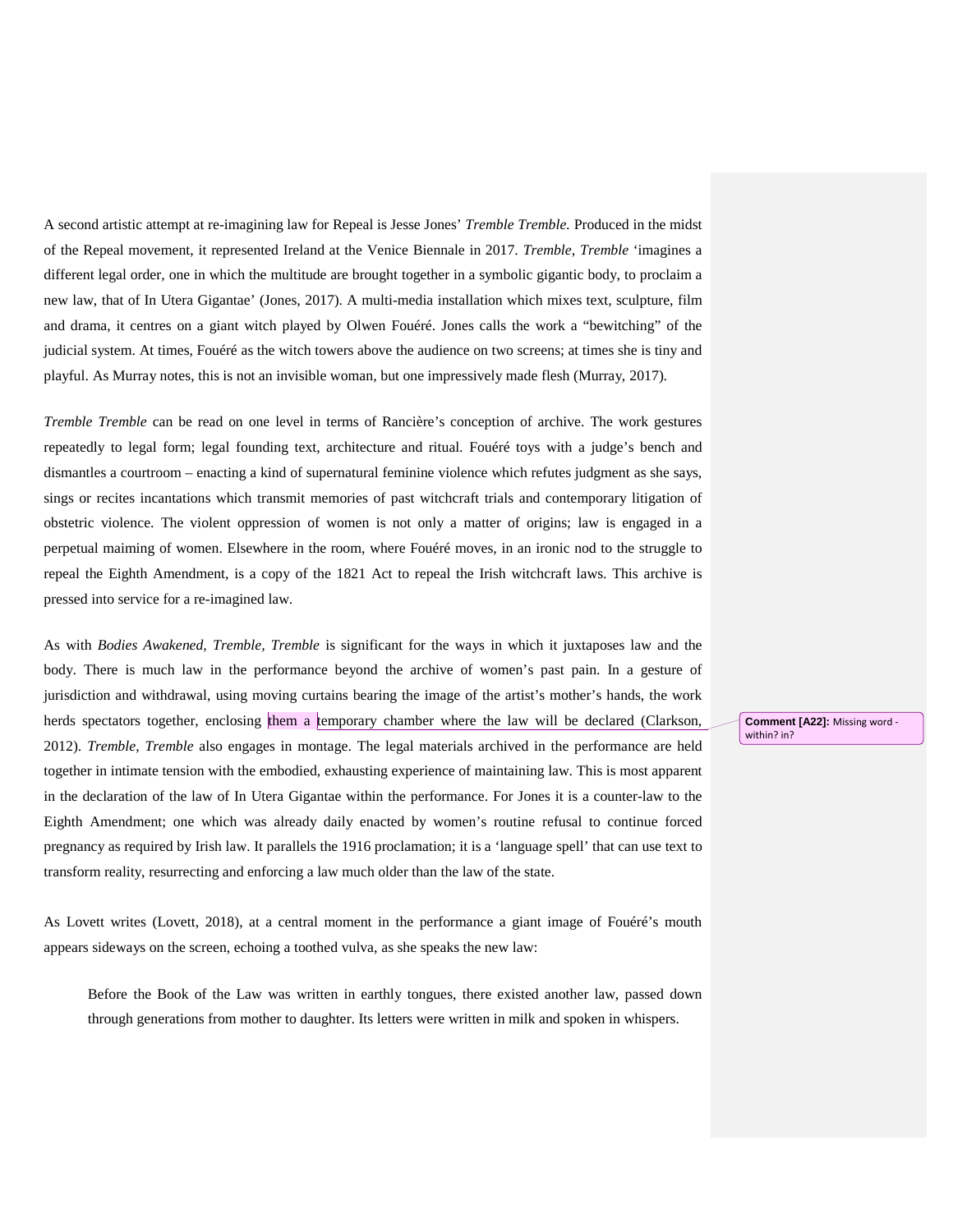Kinsella observes that this is decidedly a female law, rooted in the maternal body as a site of possibility (Kinsella, 2017). The authority of this law comes, not from the state, but from a woman alien to the state and persecuted by it. Echoing, the processes of narrative and truth-telling about bodily experience which were driving the campaign for a referendum in Ireland, Fouéré insists on a law which does not reside in books or text, but in women's bodies. She tells the audience: "This brief stay [in the womb] is the only true law a human will ever know, its borders made of bones, the sound of flowing blood its only universe, its architecture made of tears and laughter." One textual iteration of this true law, printed on booklets for the audience to take, reads:

Whereas from the moment a human being begins to take its place of dwelling in the maternal belly, it lives inside a giant. The state acknowledges and affirms that the life of the giant, in virtue of her status as the origin of all life, shall be protected and vindicated before all other emerging lives she may generate. Be it ordained and enacted that the giant from which life emerges possesses a power to create and to destroy the life she carries... The state accordingly guarantees to pass no law attempting to infringe upon the fundamental rights of In Utera Gigantae (Jones 2017).<sup>[4](#page-14-0)</sup>

Some of the text – "vindicate", "acknowledges", "guarantees" – echoes the language of the Eighth, but sets it in a new feminist context. During the performance, Fouéré recites the law of In Utera Gigantae in more poetic form:

With regard to the moment when a human takes its place of dwelling in the maternal belly, it lives inside a giant… This giant is the only true origin of law. She possesses the double kindness: to create or destroy the life she carries. Her tenant is only temporary, its claim of occupancy finite. Its very existence not mere life, as we the living know, but the greater possibility of being or not being…. It needs not the society of man to become manifest. It obeys the natural law of In Utera Gigantae – the world within the world made of flesh – not the state of land or sea or man or sky (Jones, 2017).

In contrast to the prevailing legal discourse around abortion and reproduction, the aesthetic of this law is not certainty, but disequilibrium. *Tremble, Tremble* resists the legal discourse which insists on state mastery and control over pregnancy and birth. Fouéré the giantess is gradually tearing the law down, simultaneously unsettling its concerns for certainty, origin and the exclusion of women. More than merely replacing the state's law with one of her own, she is exceeding state law; encouraging revolution:

l

<span id="page-14-0"></span><sup>&</sup>lt;sup>4</sup>The author collaborated with Jones on this text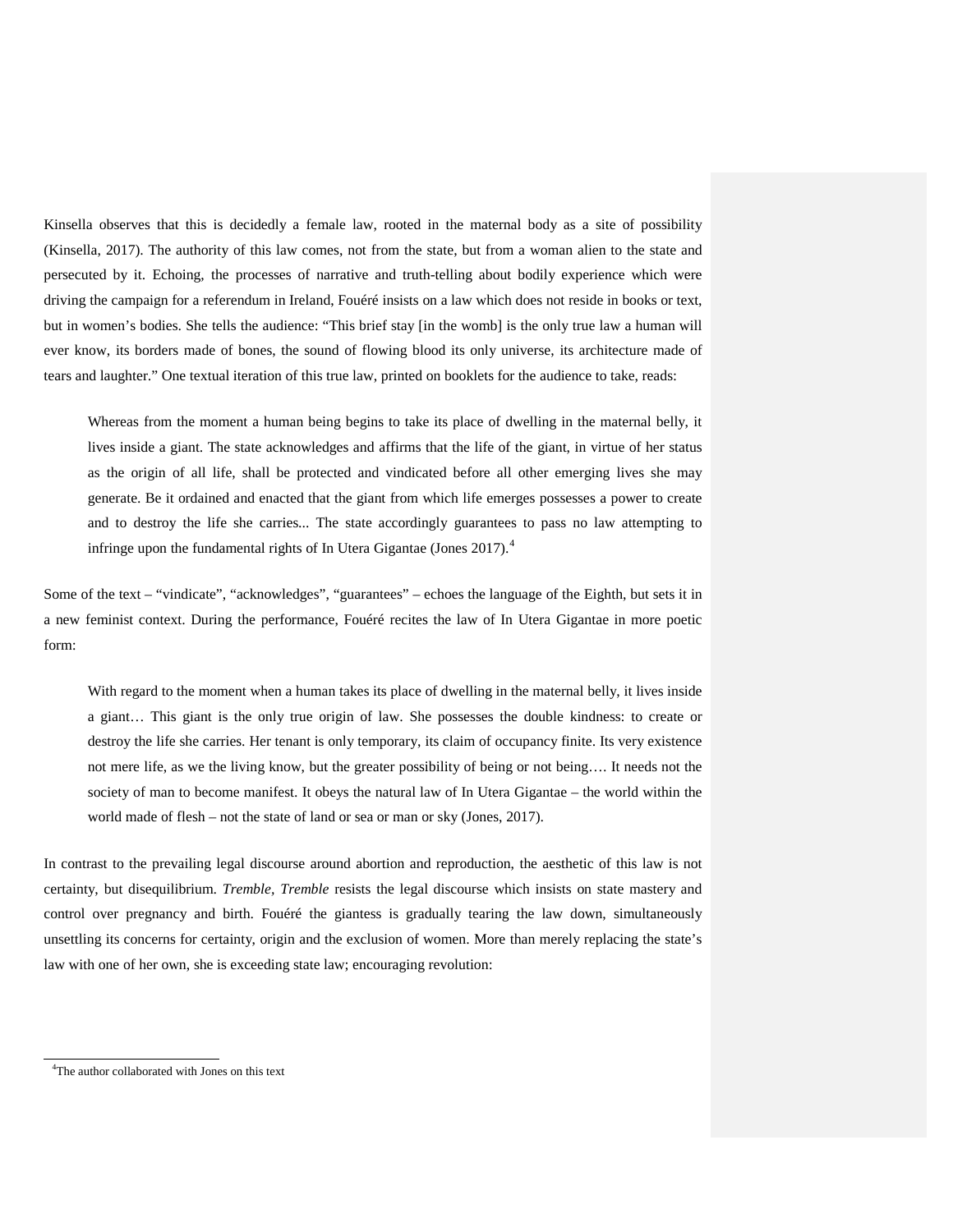"Did I disturb ye good people? I hopes I disturb ye, I hopes I disturb ye enough to want to see this, your house, in ruins all around ye! Have you had enough yet? Or do you still have time for chaos? Hah? More?"

The expectation is that *Tremble, Tremble* can provoke a kind of Rancièrean encounter**.** Jones explains (Simpson, 2017):

"I had wanted for a long time to stop thinking about making art as a way of displaying things, but to think about it as a way of arranging objects almost like ruins and to see how they lie and how the relationships that they set up in the world can create a kind of alchemy."

Tina Kinsella writes that in *Tremble, Tremble,* Jones is excavating emancipatory possibilities which lie buried in the past 'inviting the viewer-as-participator to inhabit the present as a space and place from which a politics in the future can be imagined and invented' (Kinsella, 2017). The space of the performance is one where we can consider for a moment the reorientation of law towards new possibilities. Although it was politically significant for myriad reasons, the Repeal movement was always at least partly an exercise in legal mobilisation. This meant that feminist mobilisation for Repeal was always bound to a demand for formal constitutional change, and itself ultimately had to come to terms with the 'realities' of law-making which lead to the Health (Regulation of Termination of Pregnancy) Act (Enright, 2018b). In *Tremble, Tremble*, those realities and practicalities are suspended, allowing space for deeper meditation on what women's lives under law might be or might have been.

#### **Conclusion: Art and the** *Nomos* **of Repeal**

*I'll be watching you. You won't forget us, even you try and sweeps us away.* (The witch in Jesse Jones' *Tremble, Tremble*)

Where do we go with the suggestion that we 'glimpse new worlds in the realm of the aesthetic'? (Muñoz, 2009) I have not suggested that artistic interventions changed the shape of Irish abortion law. Even if we wanted to, it would be difficult to trace a straight line of effect from the re-imagined law constructed in artistic projects to formal legal processes or outcomes (Agha, 2017 p. 161), or even to the 'changed minds' of potential voters (Rancière, 2014, p. 75). Transformation in the formal machinery of government always depends on the articulation of different forms of struggle and successful linkage with traditional and institutional politics (Mouffe, 2013, p.99) and that articulation cannot be guaranteed. Moreover, for Rancière, there is no necessary continuity between the intent of the artist, signs marked on bodies, the performance of living bodies and the

**Comment [A23]:** Take out first name or only include on first mention?